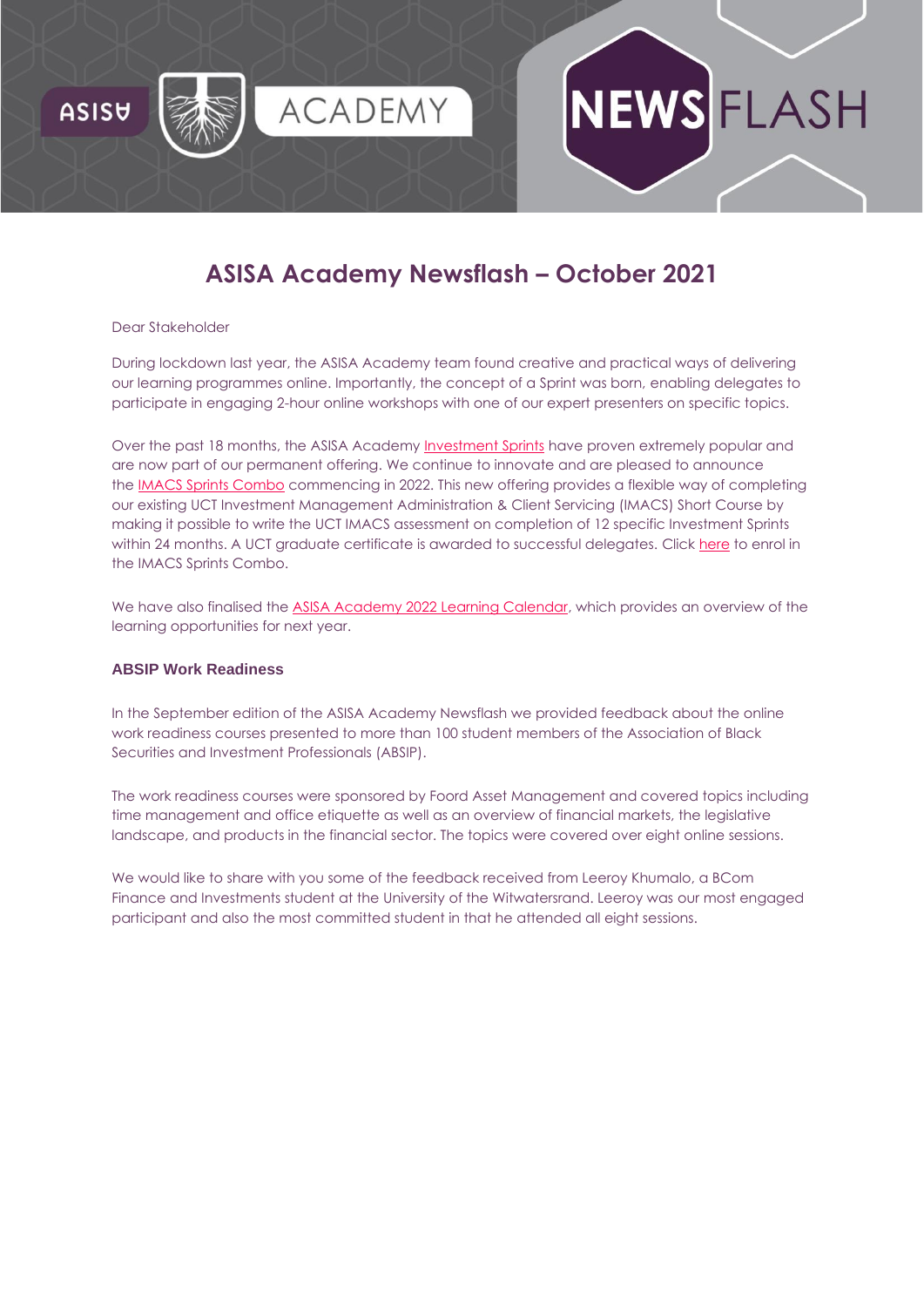

*Leeroy Khumalo, a BCom Finance and Investments student at the University of the Witwatersrand*

*"At first, I was hesitant to attend the work readiness courses, but admittedly it has been the most impactful on my behaviour. Within the course there were many great sprints such as time management, effective goal setting and my personal favourite mental health. What I got from the course, was that without a holistic and complete life it is very difficult to sustain good relations at home and at work."*

*"All the Investment Sprints were incredibly informative, every session I left even more excited to be going into the investment and finance field. One of the biggest takeaways for me has been the importance of being a learning machine. The investing landscape is forever evolving and growing, fortunately the ASISA champions are leading industry experts, and they were fantastic teachers and mentors."*

*"Personally, I am grateful to all the ASISA Champions for taking the time out to come teach and engage with us, it has been so beneficial to me and all those who attended."*

We have shared Leeroy's note to the ASISA Academy in full on [LinkedIn.](https://asisaacademy.createsend1.com/t/r-l-trtyllht-l-i/)

## **IFA Internship - in pursuit of excellence**

The interns on the ASISA Academy [Independent Financial Advisor \(IFA\) Internship](https://asisaacademy.createsend1.com/t/r-l-trtyllht-l-d/) are expected to study for their RE5 exams and write the exams during their 12 month internship. These exams test candidates' knowledge of the Financial Advisory and Intermediary Services (FAIS) Act and the Financial Intelligence Centre Act (FICA). The RE5 certificate together with the experience gained on the IFA Internship provide interns with a strong foundation on which to build should they wish to pursue the board exams that qualify them to become fully-fledged advisors.

We would like to acknowledge the following five IFA interns who recently received their RE5 certificates.



*From the left: Palesa Mareletse, Yonela Vena, Matumelo Matsoane, Mikayla Williams and Masabata Sebusi*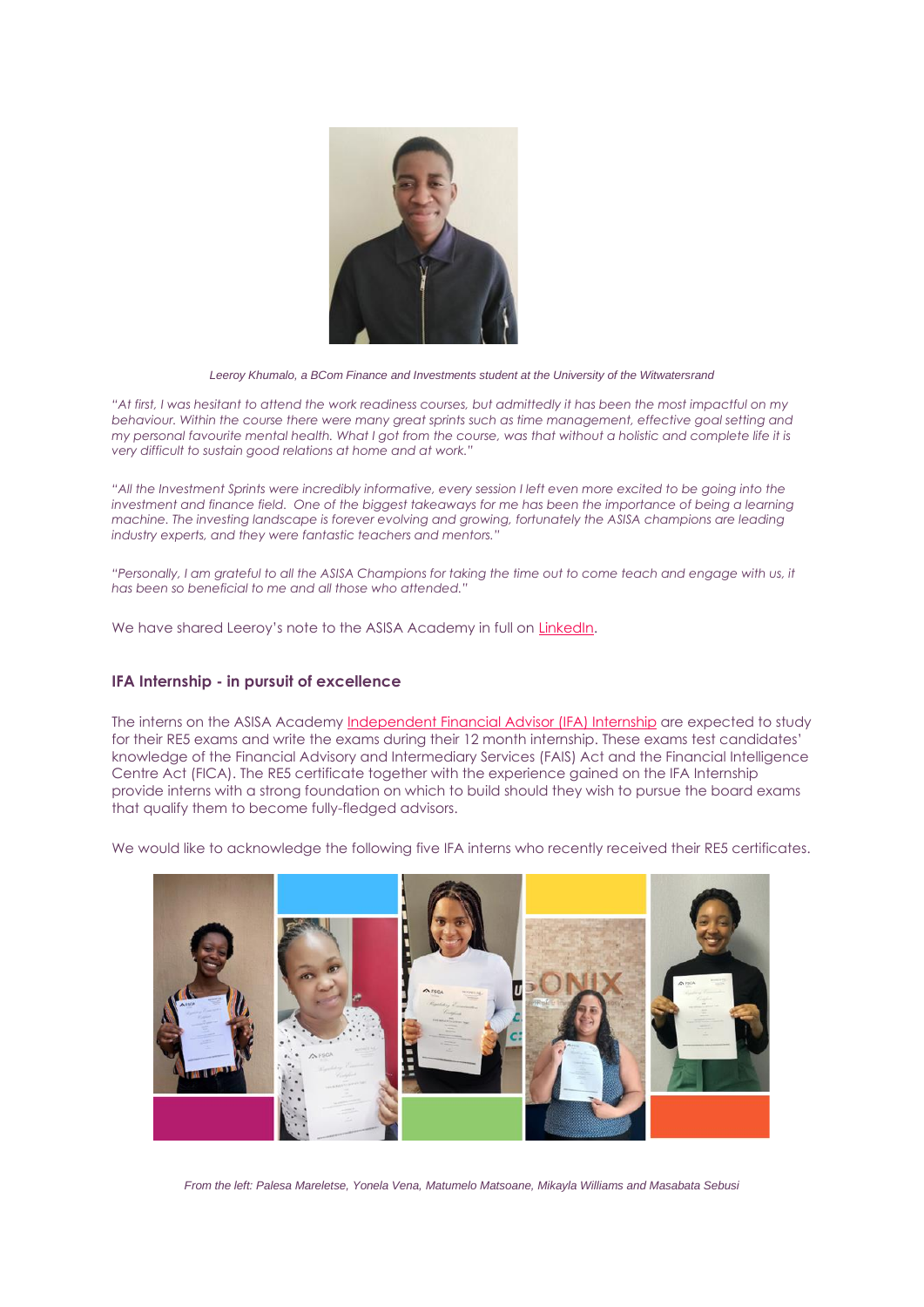We would also like to congratulate [Gradidge-Mahura Investments](https://asisaacademy.createsend1.com/t/r-l-trtyllht-l-h/) on winning the 2021 Financial Planning Institute of Southern Africa (FPI) Approved Professional Practice of the Year Award. Craig Gradidge and Kagiso Mahura have supported the IFA Internship since 2017 and have taken on a total of six interns over the five years.

We would also like to use the opportunity to extend a heartfelt thank you to all IFA practices hosting our 2021 interns.

# **IMACS@TSiBA Internship**

The application window for investment management firms interested in sponsoring students for next year's **[IMACS@TSiBA Internship](https://asisaacademy.createsend1.com/t/r-l-trtyllht-l-k/)** is now open. This internship connects ASISA members with high-potential, black undergraduate Bachelor in Business Administration (BBA) students at TSiBA Education, a Cape Town-based not-for-profit higher education institution.

The IMACS@TSiBA Internship is a dynamic university partnership formed in 2011 between the ASISA Academy and TSiBA Education. Together, we identify black students who have what it takes to build a career in the savings and investment industry and develop them through the IMACS@TSiBA programme. Designed by our industry and delivered by expert practitioners, the programme creates a pipeline of work ready graduates who have a practical understanding of the investment administration environment and its systems.

We would like to acknowledge the sponsors of the 2020/21 internship who remain dedicated to helping these young people, many of whom are the first in their families to graduate from a university. A big thank you goes to Allan Gray, Coronation, Futuregrowth, Prescient, Prudential, Sanlam Investments and Taquanta.

For more information and to sponsor a student, please click [here.](https://asisaacademy.createsend1.com/t/r-l-trtyllht-l-u/)

## **Consumer Financial Education (CFE) Practitioner Blitzcamps**

A series of four [Consumer Financial Education \(CFE\) Practitioner Blitzcamps](https://asisaacademy.createsend1.com/t/r-l-trtyllht-l-b/) was delivered online in September and October by our experienced programme champion, Jolly Mokorosi. Each of the Blitzcamps was designed to equip individuals who lead and manage in the area of CFE:

- Introduction to CFE
- Engaging CFE Stakeholders
- **CFE Content Creation and Delivery**
- CFE and Behavioural Economics

Jolly shared the following feedback with us at the end of the CFE Blitzcamp series:

*"It was clear that though many of us are committed to CFE much work still needs to be done. Platforms that allow*  for knowledge sharing and networking will be key to the meeting of our mandates as CFE Practitioners. We hope *that in our future programmes we will be able to continue the digital CFE conversation with mobile network providers as well as investigate the role of new players in financial inclusion."*

We would like to thank all industry presenters who present on the various Academy courses as a means of giving back to the industry. Delegates who attend our courses have the great privilege of learning from professionals who are at the forefront of developments in the industry.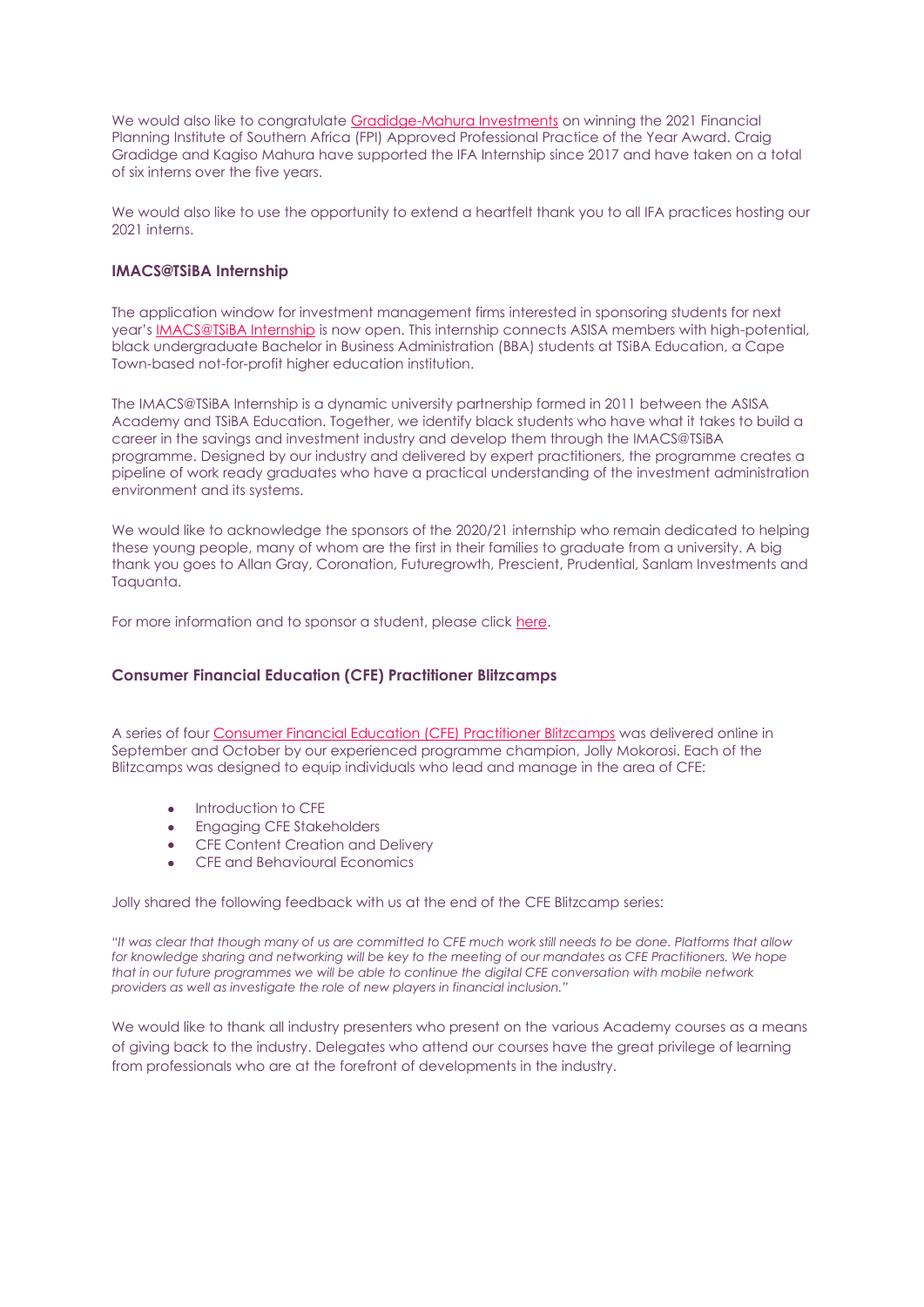## **The following courses were also presented in October**

#### **1. Retirement Fund Trustee Education (RFTE)**

We presented eight RFTE workshops in October, including single fund workshops for the following retirement funds: Tshwane Municipal Pension Fund, National Fund for Municipal Workers, CPUT Retirement Fund, and Clicks Group Retirement Fund.

#### **2. The following Investment Sprints were presented:**

- Introduction to the SA savings and investment sector
- Investment products and structures
- The investments governance landscape

#### **Upcoming courses**

We had an overwhelming demand for the UCT Collective Investment Schemes (CIS) Short Courses scheduled for the remainder of this year. We have therefore scheduled another online UCT CIS Short Course for March 2022. Please click [here](https://asisaacademy.createsend1.com/t/r-l-trtyllht-l-n/) more information and to enrol.

The following public [RFTE workshops](https://asisaacademy.createsend1.com/t/r-l-trtyllht-l-p/) still have capacity:

- Trustee Governance & Ethics Part 1 & 2 (8 & 9 November 2021)
- Death Benefits (15 November 2021)
- Investment Policy Statement Analysis (17 November 2021)
- Responsible Investing Part 1 & 2 (18 & 19 November 2021)
- Investment Fundamentals Part 1 & 2 (23 & 24 November 2021)

### **Smart About Money - an ASISA initiative**

The **[SmartAboutMoney.co.za](https://asisaacademy.createsend1.com/t/r-l-trtyllht-l-c/)** consumer financial education website has gone live under the tag line: "*Empowering you to make good money decisions – an ASISA initiative*".

While SmartAboutMoney.co.za is collectively funded by ASISA members, you will not be enticed to buy financial products via SmartAboutMoney.co.za nor will you come across advertising. The aim is to ensure that society has access to accurate, unbiased, plain-language information about regulated financial products and services.

The website recognises the value of financial advice. Once you have navigated the website and gained a solid understanding of how the various financial products work, you are encouraged to contact your financial adviser to help you take the next steps.

We would like to invite you to spend some time on [SmartAboutMoney.co.za](https://asisaacademy.createsend1.com/t/r-l-trtyllht-l-q/) and encourage you to subscribe to the inaugural edition of the newsletter, to be distributed later this month.